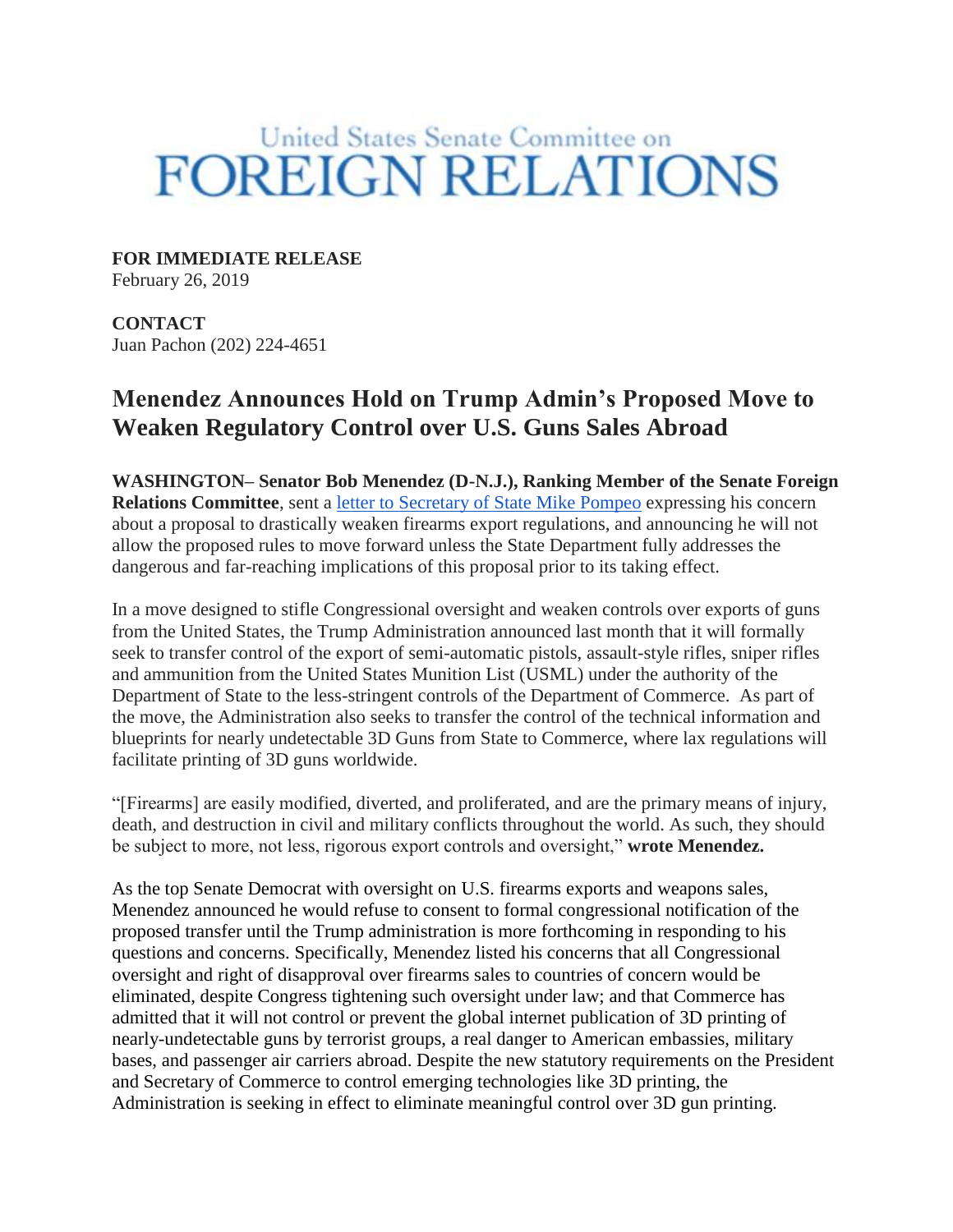"By proceeding with the transfer of firearms, including 3D printing technical information, to Commerce, the Administration is acting recklessly and endangering innocent lives. It should go without saying that we collectively need to understand the threat and have a plan to address this issue before making the regulatory change," **added the Senator,** specifically raising concerns about the capability to 3D-print lethal weaponry that cannot easily be detected by metal detectors at airports, schools, or government facilities.

Earlier this month, Senator Menendez also led a group of his colleagues in introducing the [Stopping the Traffic in Overseas Proliferation of Ghost Guns Act,](https://www.foreign.senate.gov/press/ranking/release/menendez-colleagues-introduce-bill-to-block-trump-admin-push-to-allow-unfettered-proliferation-of-untraceable-3d-printable-guns-weaken-controls-over-foreign-arms-sales-) legislation that would statutorily prohibit this transfer, and therefore maintain the strict controls over firearms and 3D printed "ghost gun" information that currently exist on the United States Munitions List.

As a champion for major gun safety reforms, Sen. Menendez was an outspoken opponent of the Trump Administration's action last year allowing a Texas company to publish the downloadable designs for 3D printable firearms, which was later blocked by a federal court, and has taken a series of additional actions to prevent the proliferation of untraceable, undetectable 3D printed guns. He [called on Secretary of State Mike Pompeo to intervene and reverse his department's](https://www.menendez.senate.gov/news-and-events/press/menendez-calls-on-secretary-pompeo-to-stop-online-posting-of-do-it-yourself-3-d-printable-gun-blueprints)  [decision](https://www.menendez.senate.gov/news-and-events/press/menendez-calls-on-secretary-pompeo-to-stop-online-posting-of-do-it-yourself-3-d-printable-gun-blueprints) and [spoke out about his decision at a hearing](https://www.menendez.senate.gov/news-and-events/press/video-release-menendez-remarks-and-questions-at-sfrc-hearing-with-sec-pompeo-) of the Senate Foreign Relations Committee.

The text of the letter announcing the hold can be found [here](https://amend.senate.gov/content/library/files/item/?id=62B04063-F44D-426E-A124-6B794BFC74E6) and below:

#### Dear Secretary Pompeo:

On February 4, 2019, I received a congressional notification from the Department for a proposal to transfer responsibility for the export control of firearms and ammunition from the United States Munitions list (USML) to the Commerce Control List (CCL). I write to inform you that I am placing a hold on the congressional notification, pursuant to the authority of Section 38(f) of the Arms Export Control Act (AECA).

I am deeply concerned about this proposed transfer. As you no doubt are aware, firearms and ammunition – especially those derived from military models and widely used by military and security services – are uniquely dangerous. They are easily modified, diverted, and proliferated, and are the primary means of injury, death, and destruction in civil and military conflicts throughout the world. As such, they should be subject to more, not less, rigorous export controls and oversight.

Combat rifles, including those commonly known as "sniper rifles," should not be removed from the USML, nor should rifles of any type that are U.S. military-standard 5.56 (and especially .50 caliber). Semi-automatic firearms should also not be removed, and neither should related equipment, ammunition, or associated manufacturing equipment, technology, or technical data.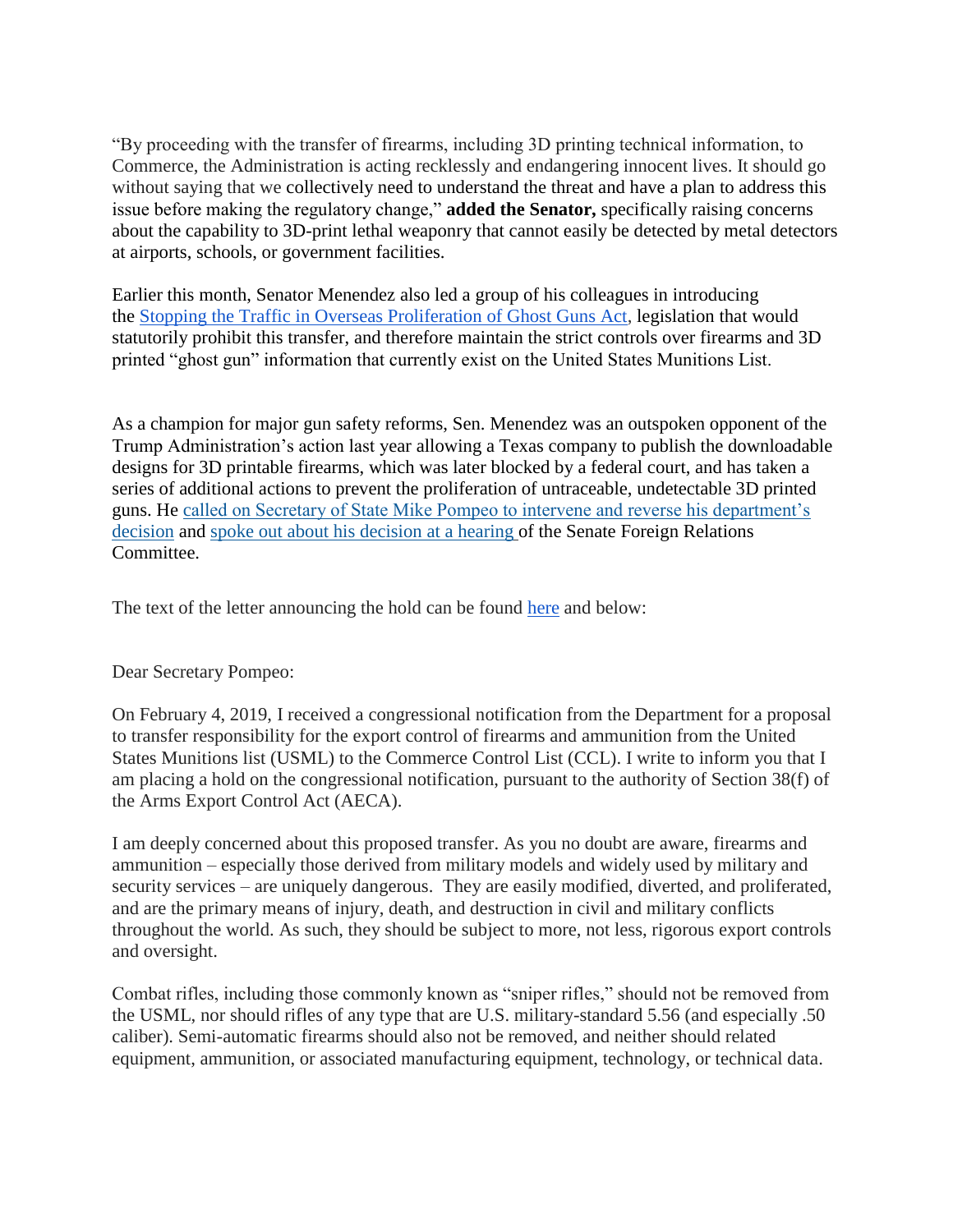Consequently, my hold will remain in place until such time as the issues identified below are sufficiently addressed.

#### 1) Removal of Firearms Exports from Congressional Information and Review

The AECA enables congressional review of exports of lethal weapons to ensure that they comport with U.S. foreign policy interests. Congress took action in 2002 to ensure that the sale and export of these weapons would receive stringent oversight, including by amending the AECA to set a lower reporting threshold (from \$14 million to \$1 million) specifically for firearms on the USML. Moving such firearms from the USML to the CCL would directly contradict congressional intent and effectively eliminate congressional oversight and potential disapproval of exports of these weapons. Congressional oversight must be retained.

### 2) Proliferation of 3D Gun Printing Technical Information

There is a serious risk that this transfer will open the floodgates of information for the 3D printing of nearly-undetectable firearms and components by foreign persons and terrorists that intend to harm U.S. citizens and interests. The Department of Commerce claims that it cannot, by its own regulations, prevent the publication, including on the Internet for global consumption, of technical information and blueprint files that would enable this 3D production, if such information has once been published, even illegally. This is outrageous and simply unacceptable given the dangers it poses to U.S. citizens and interests.

Moreover, it may also be at variance with recent law. Section 1758 of the Export Control Reform Act of 2018 authorizes the Secretary of Commerce to control "emerging and foundational technologies" that (A) are essential to the national security of the United States; and (B) are not critical technologies described in clauses (i) through (v) of section 721(a)(6)(A) of the Defense Production Act of 1950. 3D printing has been identified by this Administration as an emerging technology of concern, and the Department of Commerce itself used 3D printing as an example of "emerging technology" in its November 19, 2018 Federal Register notice seeking public comment on what constitutes emerging technologies pursuant to this new statutory charge. Then-Secretary of Defense Mattis twice mentioned the challenges of 3D printing in congressional testimony, and Director of National Intelligence Coats, in his 2018 Worldwide Threat Assessment of the U.S. Intelligence Community, stated that, "[a]dvances in manufacturing, particularly the development of 3D printing, almost certainly will become even more accessible to a variety of state and non-state actors and be used in ways contrary to our interests."

It would seem axiomatic that the capability to 3D-print lethal weaponry that cannot easily or reliably be detected by metal detectors at airports, schools, governmental or other facilities (including the U.S. Capitol and the Department of State) would qualify as an emerging technology in need of regulatory control. Yet, the Commerce Department has told my staff that the interagency process to identify emerging and foundational technologies to be controlled has not been completed, and is unlikely to be completed for months. By proceeding with the transfer of firearms, including 3D printing technical information, to Commerce, the Administration is acting recklessly and endangering innocent lives. It should go without saying that we collectively